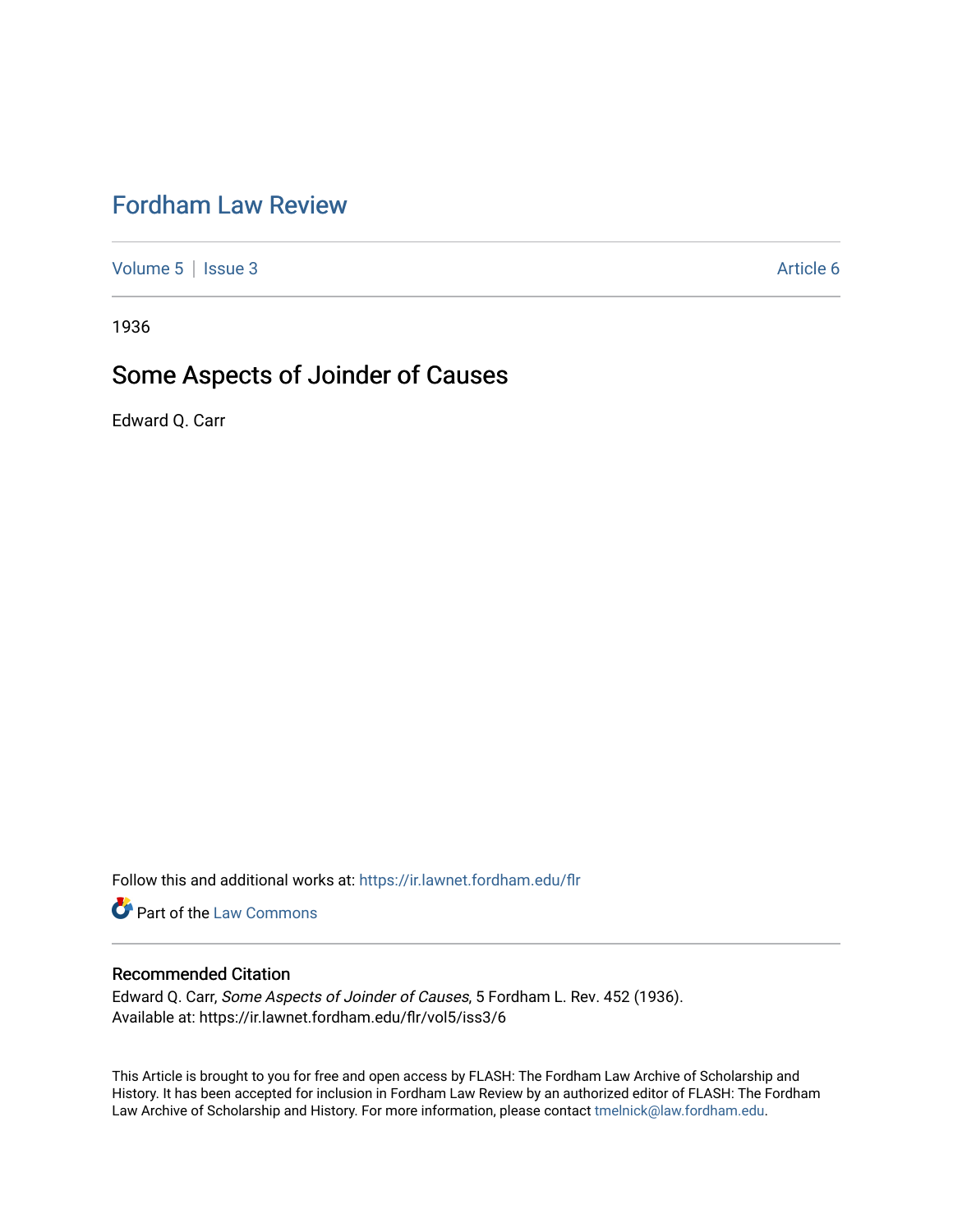# Some Aspects of Joinder of Causes

## Cover Page Footnote

Associate Professor of Law, Fordham University, School of Law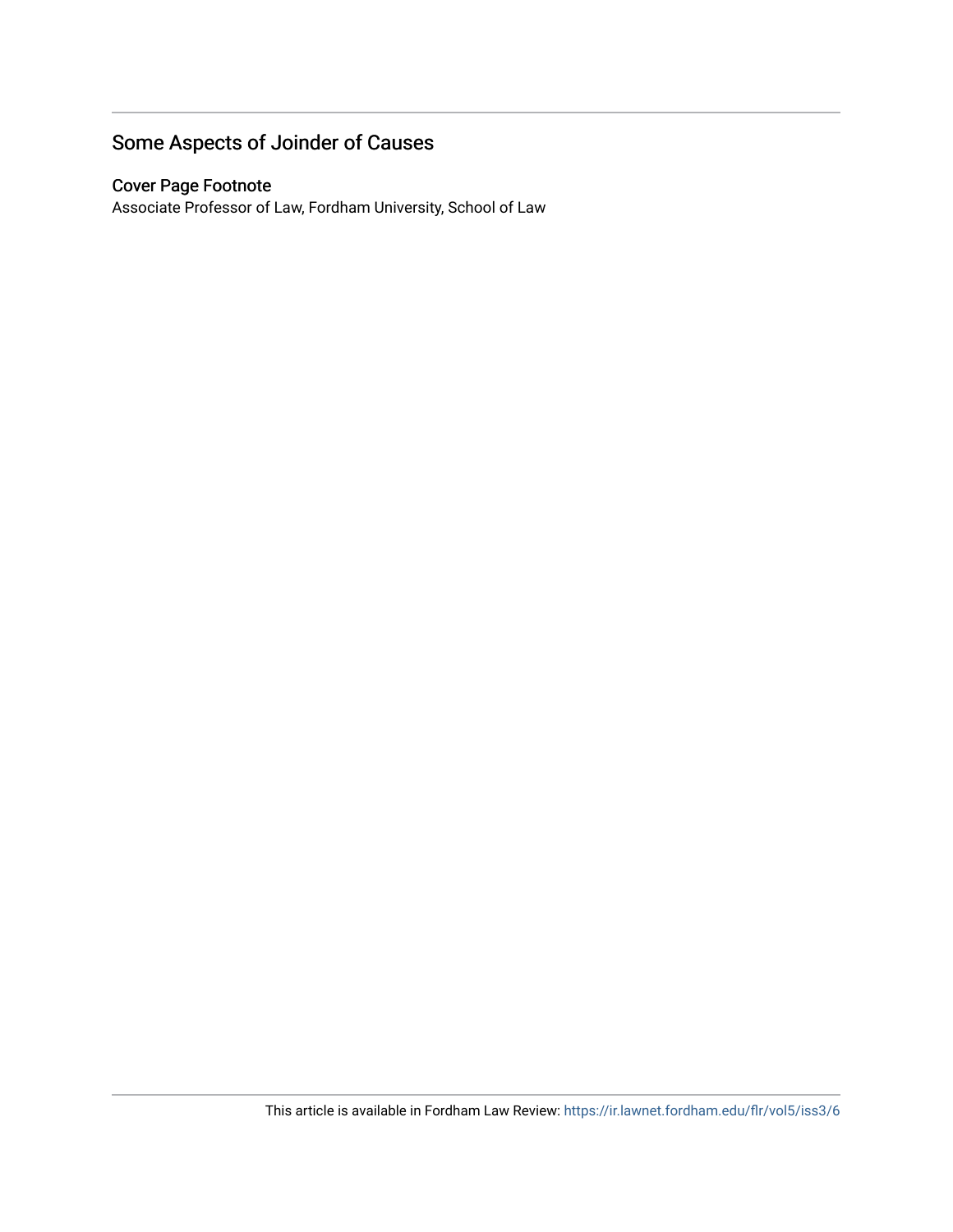### SOME ASPECTS OF JOINDER OF CAUSES

#### *EDWARD Q. CARRt*

CONTEMPORARY reforms in practice and procedure include the removal of many of the restrictions covering the joinder of causes of action in the complaint. The policy of modern statutes is to encourage joinder of causes. Typical of this trend is the statutory system of joinder of parties and causes which is now in effect in New York State.' The system bears the strong imprint of equitable principles. A favorite ground of equity jurisdiction has been the prevention of a multiplicity of suit. Purely as a matter of pleading, equity permitted the joinder of parties plaintiff or defendant where they had a common interest in the subject matter of the bill. But further than this, equity recognized the prevention of multiplicity of suit as an independent and substantive ground of equity jurisdiction and invented the remedy known as the bill of peace.<sup>2</sup> A bill of peace combined the two-fold functions of a restraining order and an order of consolidation. Numerous parties plaintiff who were threatening to sue or were actually suing the same defendant in different actions at law, were in a proper case enjoined by a bill of peace from prosecuting their actions, and the issues involved in the numerous law actions were tried and disposed of in a single equity suit, the equity plaintiff being the prospective or actual defendant at law, and the law plaintiffs becoming defendants in equity, The bill of peace also functioned where a single plaintiff had threatened to sue or was actually suing different defendants in numerous actions at law.<sup>2</sup> Equity enjoined the bringing or the further prosecution of the numerous law actions, the position of the parties again being reversed, the law defendants becoming plaintiffs in equity, and the law plaintiff becoming the defendant in the equity suit.<sup>4</sup> The early rule with respect to a

t Associate Professor of Law, Fordham University, School of Law.

*1.* **N.** Y. **CIV. PRAC. AcT (1921)** § 209, 211, 212, 213; (1935) § 258.

2. In some of its earlier opinions the New York Court of Appeals held that the prevention of a multiplicity of suits was in itself sufficient to confer jurisdiction on a court of equity even though no other element of equity jurisdiction was present, New York **&** N. H. R. R. v. Schuyler, 17 N. Y. 592 (1858); Supervisors of Saratoga County v. Deyoe, 77 N. Y. 219 (1879). In a recent case, however, the court intimates that prevention of multiplicity of suits alone is not sufficient, but there must be some other ground of equitable interference present. Boston **&** Maine R. R. v. Delaware & Hudson Co., 263 N. Y. 382, 197 N. E. 321 (1935); (1936) *5* FORDHAx L. **REV. 171.**

3. In addition to the cases mentioned, a bill of peace was sometimes granted to restrain repeated actions by the same plaintiff against the same defendant. 1 PoMERoY, EQuITY JURISPRUDENCE (4th ed. 1918) § 245.

4. While ordinarily the bill of peace has been used to enjoin the prosecution of numerous actions at law, the bill may also be maintained to prevent multiplicity, by restraining numerous actions in equity. Erie Ry. v. Ramsey, 45 N. Y. 637 (1871); Alleghany & K. R. R. v. Weidenfeld, 5 Misc. 43, 25 N. Y. Supp. 71 (Sup. Ct. 1893).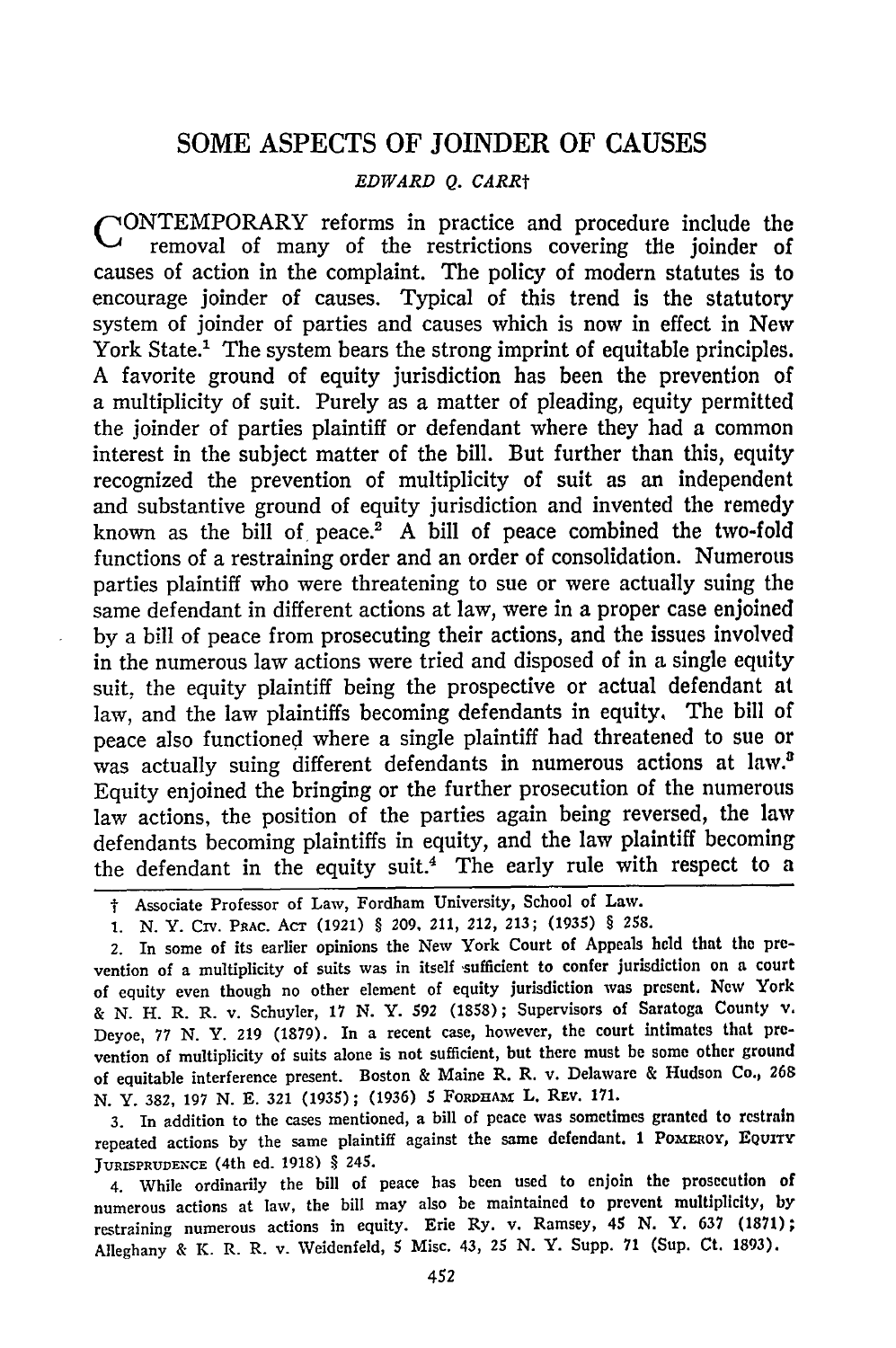bill of peace was technical and narrow. It was necessary, in order for equity to exercise its jurisdiction, that there exist among the numerous individuals or between each of them and their common adversary a common right, a community of interest in the subject matter of the controversy, or a common title from which all of the separate claims arose.5 Gradually a more liberal view was adopted by Courts of Chancery and a bill of peace issued even though no common right, title or community of interest in the subject matter of the action existed among the numerous parties, provided there was *a common question of law or fact involved in the general controversy.0*

The New York statutes governing the joinder of parties and causes are remedial in character and have as their object the prevention of a multiplicity of suit. The so-called liberal rule governing bills of peace in equity has been woven into the statute governing the joinder of plaintiffs so that it covers both actions at law and actions in equity. *A community of interest in a common question of law or fact arising out of the same transaction or series of transactions, is the test of joinder of plaintiffs.7* While the statutes governing the joinder of parties defendant do not in so many words state the requirement that there be a community of interest among the defendants in a common question of law or fact, this requirement is to be read into these statutes.<sup>8</sup>

During the year 1935 the legislature of the State of New York made an important change in the statute governing the joinder of causes of action. Former Civil Practice Act Section 258, was repealed and a new Section 258 added, which reads as follows:

*"Section 258. Joinder of Causes of Action. The plaintiff may unite in the same complaint two or more causes of action whether they are such as were formerly denominated legal or equitable, provided that upon the application of any party the court may in its discretion direct a severance of the action or separate trials whenever required in the interests of justice*".<sup>9</sup>

The new statute is patterned after similar statutes and rules of practice in England<sup>10</sup> and New Jersey.<sup>11</sup> The scope and effect of the statute will necessarily have to await the construction placed upon it **by** the courts, but an insight into the motives behind its passage can

**<sup>5.</sup>** 1 Po~maoy, op. cit. supra note 3, § **268.**

*<sup>6.</sup> Id.* **§ 269.**

**<sup>7.</sup> N. Y. Cmv. PRAc. Acr (1921) § 209.**

**<sup>8.</sup>** Bossak v. National Surety Co., 205 **App.** Div. **707,** 200 **N.** Y. Supp. **148** (Ist Dep't **1923);** Sherlock v. Manwaren, **208 App.** Div. **538, 203** N. Y. Supp. **709** (4th Dep't 1924).

**<sup>9.</sup>** N. Y. Laws **1935,** c. **339,** in effect Sept. **1, 1935.**

<sup>10.</sup> English Practice Act, Order **18,** Rule 1.

**<sup>11.</sup> N. J.** PRAc. ACr, §§ **6** (2), **11; N. J.** Rurxs or PRAc. 21.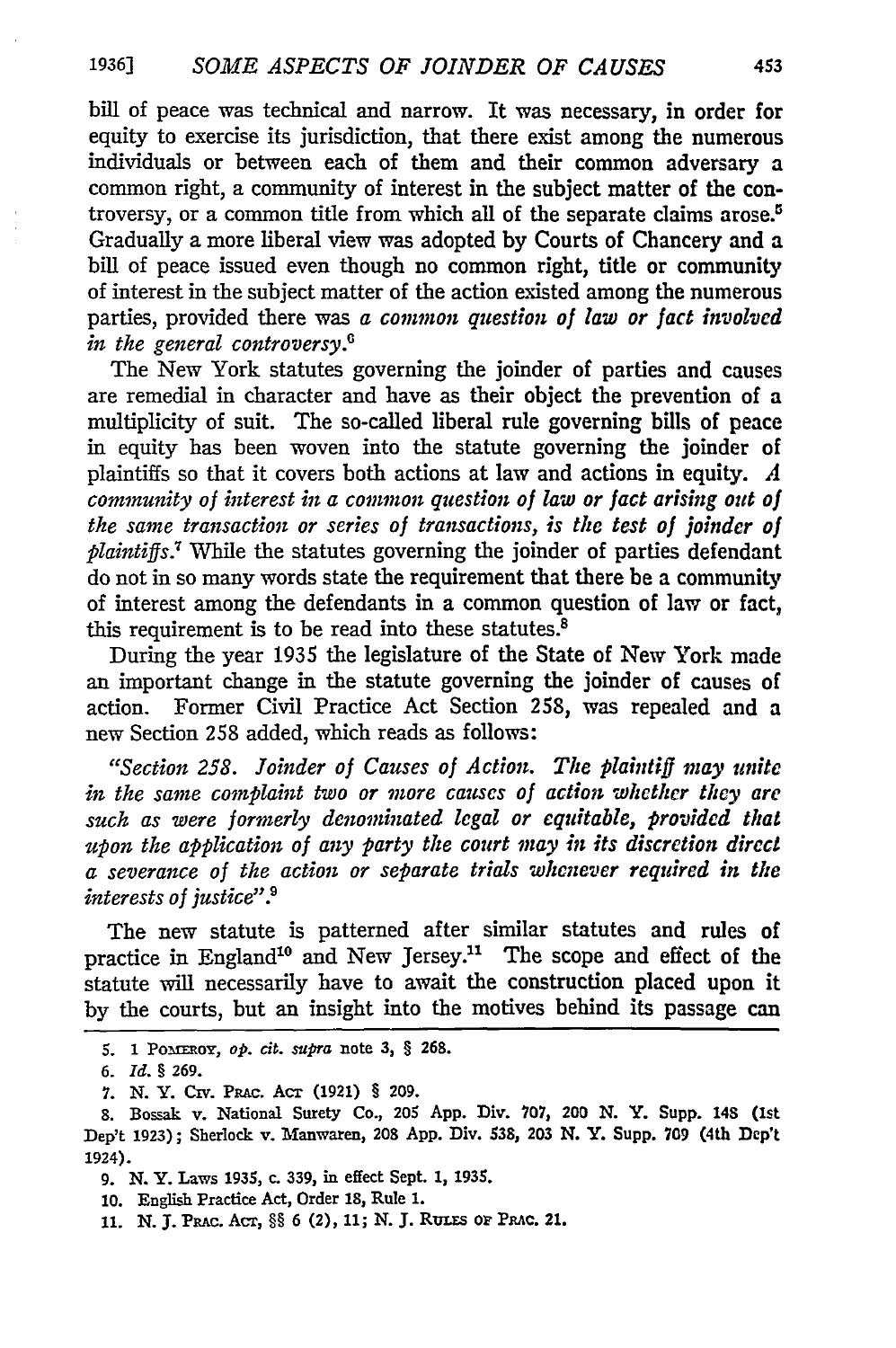be gathered by comparing it with its predecessor, the former Civil Practice Act Section 258. As previously constituted, the Section provided that the plaintiff might unite in the same complaint two or more causes of action, whether they be legal or equitable, provided they fell within one and the same subdivision of the Section and provided further that they were not inconsistent and did not require different places of trial.<sup>12</sup> The scheme of the statute classifying the different types of actions and segregating them into the different subdivisions seems to have rested on purely arbitrary grounds.  $X$  could not unite in the same complaint against *Y,* a cause of action on contract and a cause of action in replevin because they did not belong to one and the same subdivision of the Section. The requirement, that the causes joined must belong to one and the same subdivision of the Section was not imposed where the claims arose "out of the same transaction, or transactions connected with the same subject of action" as set forth in subdivision 9 of the statute. Therefore X could unite in the same complaint against *Y* a cause of action on contract and a cause of action in replevin, provided they both arose "out of the same transaction, or transactions connected with the same subject of action **...."**

As compared to the arbitrary confinements of the other subdivisions of the Section, subdivision 9 of the former Civil Practice Act Section 258

- 12. Former N. Y. Civ. PRAc. AcT (1921) § 258 read as follows:
	- "JOINDER OF CAUSES OF ACTION.

The plaintiff may unite in the same complaint two or more causes of action, whether they are such as were formerly denominated legal or equitable, or both, where they are brought to recover as follows:

- 1. Upon contract, express or implied.
- 2. For personal injuries, except libel, slander, criminal conversation or seduction.
- 3. For libel or slander.
- 4. For injuries to real property.
- 5. Real property in ejectment, with or without damages for **the** withholding thereof.
- 6. For injuries to personal property.
- 7. Chattels, with or without damages for the taking or detention thereof.
- **8.** Upon claims against a trustee, **by** virtue of a contract, or by operation of law,
- 9. Upon claims arising out of the same transaction, or transactions connected with the same subject of action, whether or not included within one or more of the other subdivisions of this section.
- 10. For penalties incurred under the conservation law.
- 11. For penalties incurred under the agricultural law.
- 12. For penalties incurred under the public health law.

It must appear upon the face of the complaint that all the causes of action so united belong to one of the foregoing subdivisions of this section; that they **are** consistent with each other; and it must appear upon the face of the complaint, that they do not require different places of trial.

A provision of statute authorizing a particular action, or regulating the practice or procedure therein, shall not be construed to prevent the plaintiff from uniting in the same complaint two or more causes of action pursuant to this section".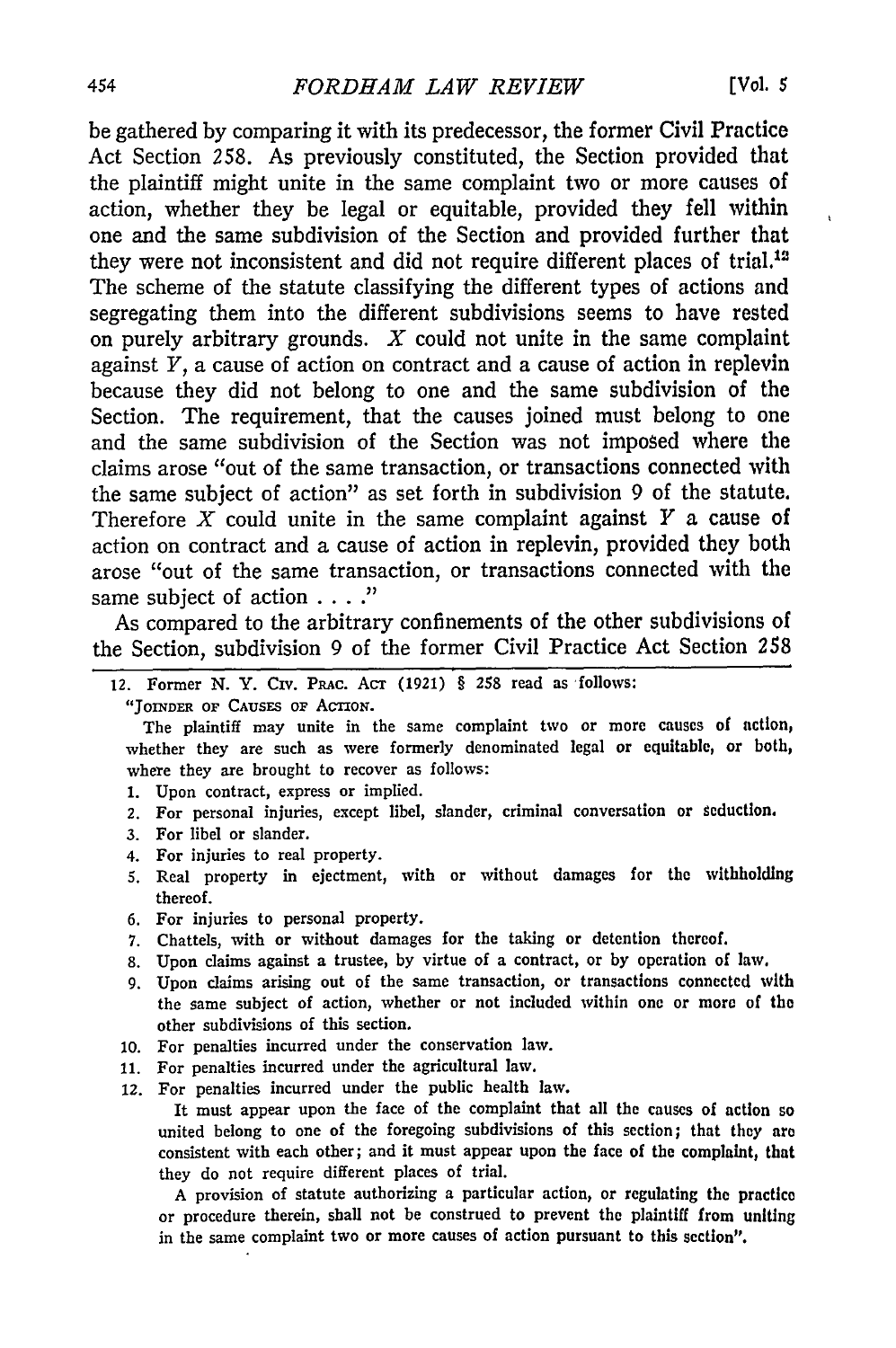was undoubtedly intended by the legislature to be a concession towards liberality of joinder of causes of action, in the interest of prevention of multiplicity of suit. But the use of the words "Upon claims arising out of the same transaction, or transactions connected with the same subject of action . . ." rendered the subdivision ill adapted to clear construction at the hands of the courts. Referring to these identical words as used in Section 484 of the Code of Civil Procedure from which former Civil Practice Act Section **258** was derived, the Court of Appeals with a touch of cynical humor said:

"Neither, in our iudgment, can it be said that the causes of action are brought to recover 'upon claims arising out of ... transactions connected with the same subject of action' . **.**. which phrase has been said **by** a distinguished judge to be 'well chosen .**..** because it is so obscure and so general as to justify the interpretations which shall be found most convenient and best calculated to promote the ends of justice'. *(New York & N. H. R.R. Co. v. Schuyler,* **17 N.** Y. **592,** 604)." <sup>13</sup>

The bulk of the decisions in the past, having to do with the joinder of causes of action, have related to the construction to be placed on the words "arising out of the same transaction or transactions connected with the same subject of action" found in former Subdivision **9.** Some of these decisions served only to increase confusion and doubt in the mind of the practitioner. Typical of the narrow refinements and distinctions which arose in connection with Subdivision 9 are the following: If *A* assaulted *B* and while making the assault spoke defamatory words of *B,* causes of action for assault and for slander could not be joined in the same complaint,<sup>14</sup> yet if  $A$  trespassed upon  $B$ 's land and while committing the trespass assaulted *B, B* could join causes of action for trespass and assault in the same complaint, **11** for while in the former case it was held the claims did not arise "out of the same transaction, or transactions connected with the same subject of action", in the latter it was said they did.<sup>16</sup>

**A** case where there was a chance to avoid a possible multiplicity of suit **by** joinder of causes in the same complaint but where the opportunity had to be passed **by,** because of the narrow construction placed on Subdivision 9 of Section **258,** involved the sale of a gun **by** *A* to *B.*

**<sup>13.</sup>** Ader v. Blau, 241 *N.* Y. **7, 16,** 148 **N. E. 771, 774 (1925).** Pomeroy in his work on Code Remedies concluded that the words under discussion did not apply to actions at law but only to those in equity. POMEROY, CODE REMEDIES (3d ed. 1893) § 475.

<sup>14.</sup> Paul v. Ford, **117 App.** Div. **151,** 102 **N.** Y. Supp. **359** (Ist Dep't **1907).**

**<sup>15.</sup>** Doyle v. American Wringer Co., **60 App.** Div. **525, 69 N.** Y. Supp. 952 **(2d** Dep't **1901).**

**<sup>16.</sup>** These two decisions construing **N.** Y. **CODE CIV.** PRoC. § 484 were authority as to former N. Y. Civ. PRAc. **AcT (1921)** § 258 which was identical in language with the Code section.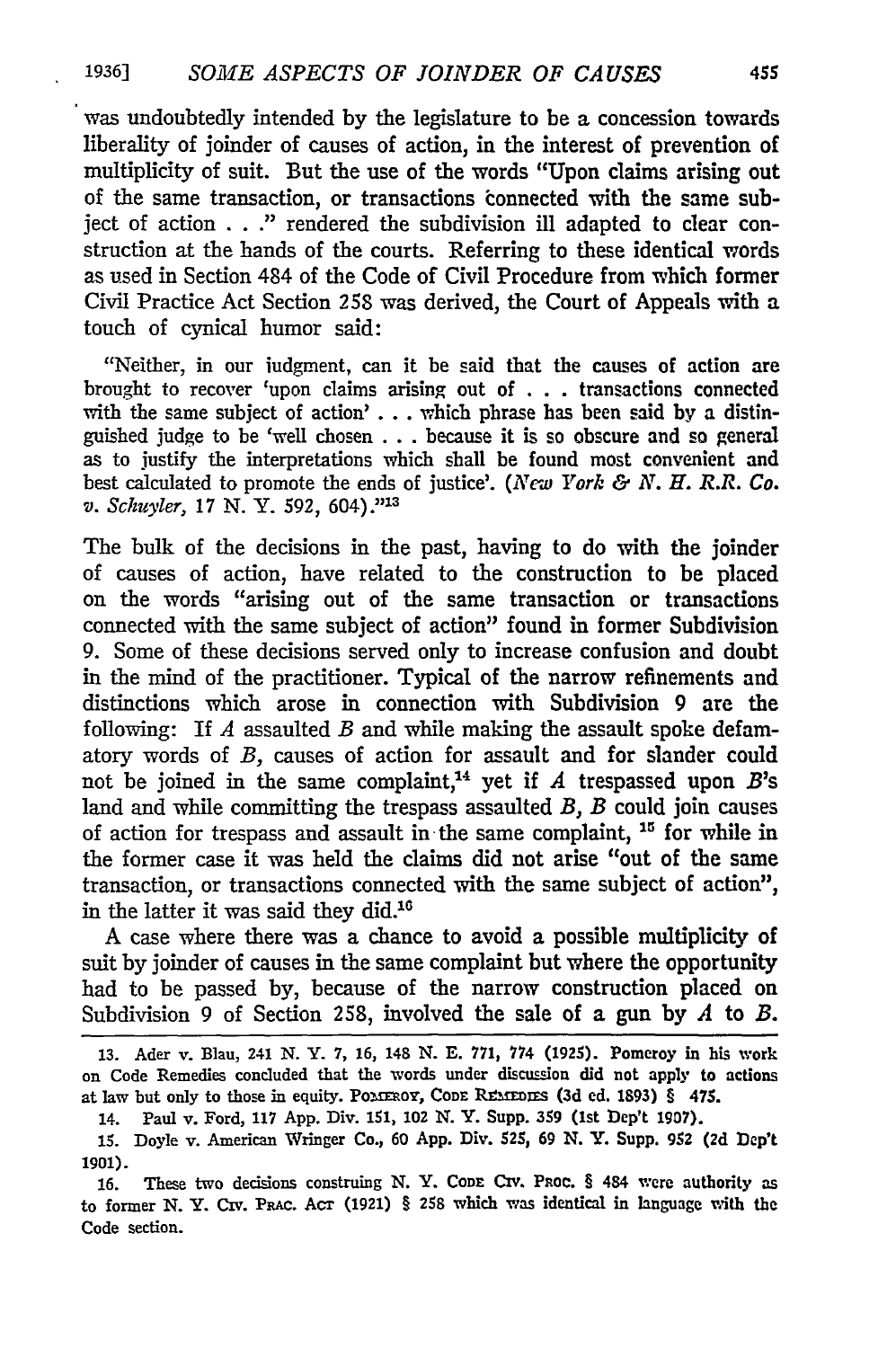*B* was injured by the explosion of the gun and in his complaint joined a cause of action for breach of warranty with a cause of action **for** negligence. The joinder was held bad on the ground that the claim did not arise out of the same transaction or transactions connected with the same subject of action.  $17$  The bewildering hodge-podge of decisions arising from the judicial construction of Subdivision 9 of Civil Practice Act Section **258** was largely instrumental in the repeal of the section and the adoption of the present Section 258 which appears to permit joinder of causes of action without restriction save for the discretionary power vested in the court to "direct a severance of the action or separate trials whenever required in the interests of justice."

To attempt to formulate rules governing the joinder of causes of action under a statute which in itself contains no words of limitation and which seemingly leaves the question entirely to the discretion of the court might appear both presumptuous and futile. Yet if the statute is to perform satisfactorily it is not enough to say categorically that each case of joinder will be judged on its own merits and upon its own peculiar set of facts. It is essential to recognize that two distinct classes of cases will arise in which the question of joinder of causes will be governed by entirely different considerations.

In the *first class* may be grouped actions brought by a single plaintiff against a single defendant in which a number of different causes of action have been combined in the complaint. It is in this class of cases that the reforms intended to be accomplished by the new statute will be fully felt. Joinder of causes is no longer limited to actions of certain types nor need there any longer be any inquiry as to whether the claims arise out of the same transaction or transactions connected with the same subject of action. The man who is assaulted by his neighbor and at the same time slandered may now sue for assault and slander in the same complaint. The purchaser of merchandise which proves defective may sue the vendor in the same action for breach of warranty and for negligence. It is fair to assume in this first class of cases that the discretionary power of severance vested in the court by statute, will only find room for exercise where the objection is raised that the causes of action joined are inconsistent and therefor mutually exclusive,<sup>18</sup> or where in rare cases because of statutory provisions the

18. Inconsistency between causes of action cannot exist unless they arise out of the same transaction or series of transactions. Hill v. McKane, **71** Misc. **581, 128 N.** Y. Supp. 819 (Sup. Ct. 1911). Former N. Y. **CIV.** PRAc. *Act* (1921) § **258** expressly required that the causes of action joined, he consistent and that different places of trial **be** not required. These limitations on joinder have been eliminated from the present statute, but it is conceivable that an application for a severance might still properly **be** made to the court on the ground of inconsistency or the necessity of a different venue for trial.

<sup>17.</sup> Reed v. Livermore, **101** App. Div. 254, 91 N. Y. Supp. 986 (3d Dep't 1905).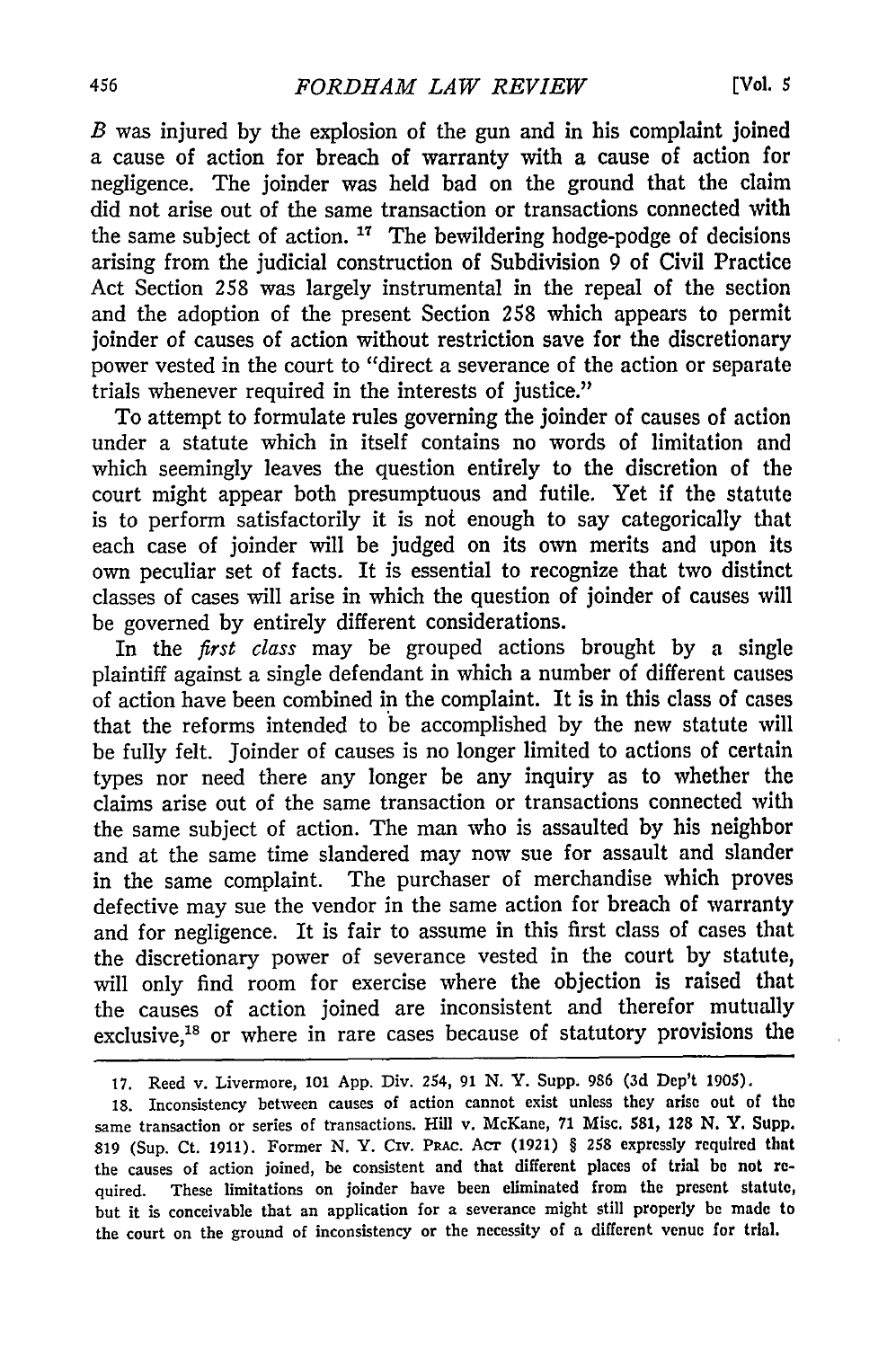causes joined require a different venue for trial or where finally the broad ground is urged that the joinder will confuse the issues and render a fair trial impossible.<sup>19</sup>

*A* second class of cases is composed of those in which controversies involving a number of plaintiffs or defendants have been assembled together in the same complaint. The problem has now become one both of joinder of parties and causes. Obviously the question presents itself whether the propriety of joinder in the complaint is to be determined by the statute relating to joinder of causes of action standing alone or by this same statute read in the light of the kindred statutory provisions governing joinder of parties. To adopt the first alternative would be in effect to hold that the new statute governing joinder of causes of action had submerged and rendered obsolete the statutes relating to joinder of parties. It would be the equivalent of saying that the joinder of causes of action in all actions, whether by a single plaintiff against a single defendant or involving multiple plaintiffs or multiple defendants, is subject to no further restriction than that of the reserved discretionary power vested in the court to sever causes of action in the interest of justice. On the other hand to adopt the second alternative is to recognize what has been the previously accepted rule, that the statutes relating to joinder of parties and causes are part of a flexible system and intended to be read together as a whole.<sup>20</sup>

Courts of equity animated by motives of practical expediency devised the remedy of a bill of peace to do away with a multiplicity of suit. Both parties and causes were joined in the bill under circumstances which would have been impossible in the courts of common law. The granting of the remedy rested in the sound discretion of the Chancellor. This discretionary power was controlled by the knowledge that not all causes of action could be joined in the bill. A bill which prayed for relief against different defendants on independent and unrelated transactions was demurrable on the ground of multifariousness. $21$  There had to be at least a basic question of either law or fact common to all parties and causes embraced within the bill. Furthermore, the bill had to result in a consolidation and simplification of the issues else its pur-

**19. By** analogy it would seem that the objection that the joinder of causes vill prevent a proper trial of the issues, might well be left to the good judgment of the trial court. Akely v. Kinnicutt, **238** N. Y. 466, 144 **N. E. 682** (1924).

20. Sherlock v. Mlanwaren, **208** App. Div. 538, **203** N. Y. Supp. **709** (4th Dep't 1924). 21. Herndon v. Chicago, Rock Island and Pac. Ry. Co., 218 U. S. 135 (1910). Misjoinder of causes at Common Law and under the New York Code of Civil Procedure was ground of demurrer. N. Y. **CODE** CIv. **Paoc.,** § **488 (7).** With the advent of the Civil Practice Act and Rules of Civil Practice, effective October 1st, **1921,** misjoinder ceased to exist as a ground of demurrer to the complaint and a new remedy **was** given to the defendant of making a corrective motion pursuant to Rule 102 of the Rules of Civil Practice, to compel service of an amended complaint. The motion had to **be** noticed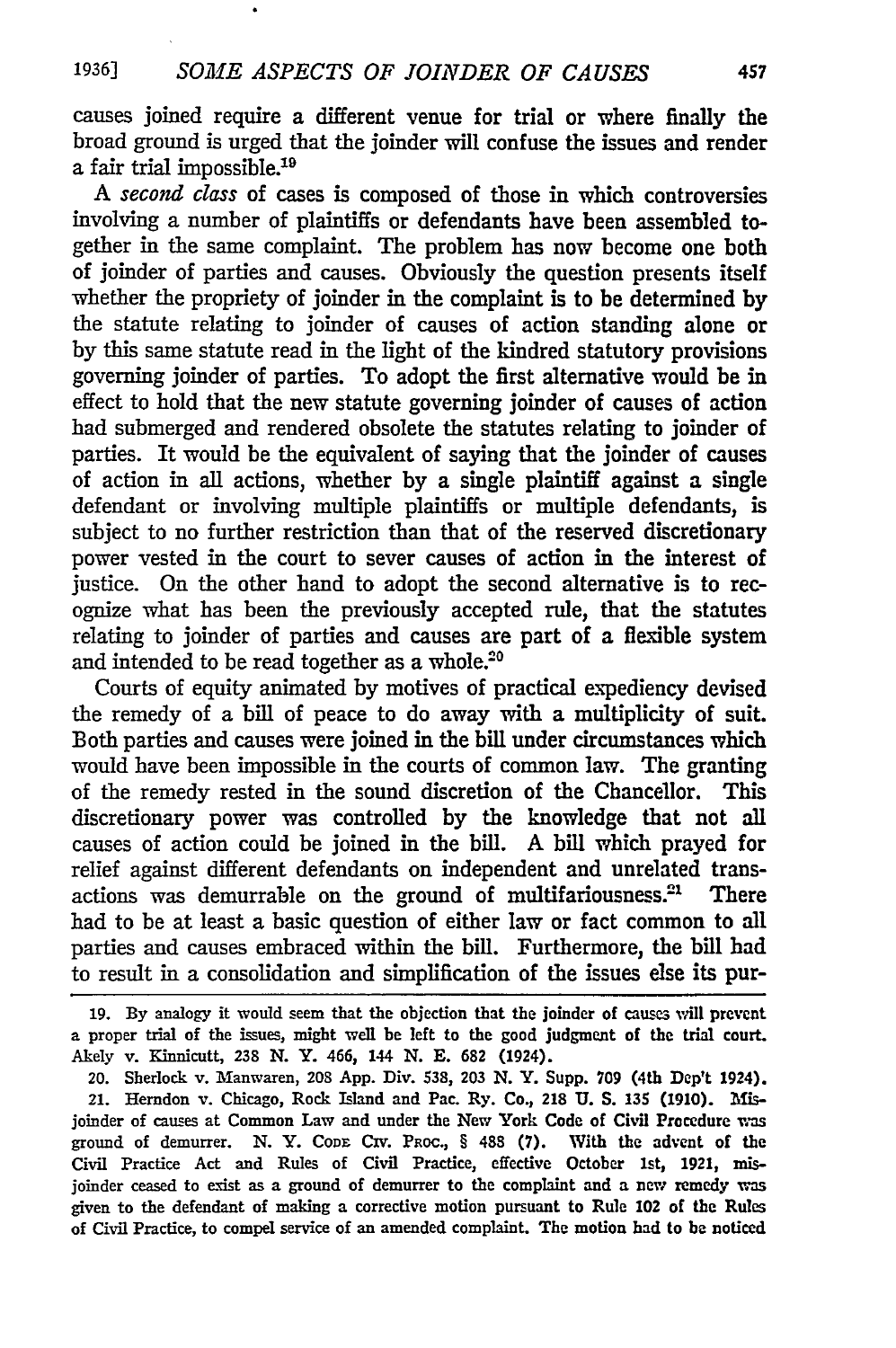pose failed of accomplishment.<sup>22</sup> Modern statutory provisions liberalizing the joinder of parties and causes and permitting the consolidation of actions have it is true, supplanted to a large extent the bill of peace. Yet the principles underlying the bill still serve as a guide, in construing the statutes and in solving ever recurring questions of joinder. The discretion vested in the court by statute to permit joinder of causes of action or to direct a severance is comparable with the discretion exercised by the Chancellor in granting a bill of peace.

In cases involving multiple plaintiffs or defendants it seems proper to draw the conclusion that the sweeping provisions of Civil Practice Act Section 258 governing joinder of causes of action are intended to be supplemented and limited by the statutes governing joinder of parties. It is not to be assumed that  $X$  as plaintiff may without restriction, join separate and independent causes of action in his complaint against *A, B, C* and *D* or that *X, Y* and *Z* as plaintiffs may unite in the same complaint separate and distinct causes of action against the defendant *A.* To justify joinder in multiple party actions, there must be present a common question of law or fact in the causes of action united. Otherwise hopeless confusion would ensue. The common question should arise out of the same transaction or series of transactions but no longer need it be "connected with the same subject of action". Those vague and mysterious words are no longer found in any statute.

Lest it be said that the placing of restrictions on the joinder of causes of action in the complaint is out of harmony with the spirit of the new statute, let it be remembered that "the purpose of procedure is order, and without order there cdn be no satisfactory or uniform enforcement of substantive law".<sup>23</sup>

by the defendant within twenty days from the service of the complaint, Rule **105** of the Rules of Civil Practice. Misjoinder of causes of action has now been eliminated as a ground of motion under Rule 102. The rule as amended and effective September 1st, 1936, reads as follows:

"RULE 102. Motion to correct pleading. If any matter contained in a pleading be so indefinite, uncertain or obscure that the precise meaning or application thereof is not apparent, or if there be a misjoinder of parties plaintiff, or a defect of parties plaintiff or defendant, the court may order the party to serve such amended pleading as the nature of the case requires".

The words "or **if** causes of action be improperly united" previously appearing after the word "defendant" have been omitted. The defendant under the broad provisions of **N. Y.** Civ. PRAc. Acr (1935) § 258 may now move at any time during the pendency of the action for an order of severance.

22. 1 Pomerox, *op. cit. supra*, note 3, § 2511/2.

**23.** Todaro v. Somerville Realty Co., **138 App.** Div. **1, 6,** 122 **N.** Y. Supp, **\$09, 513 (2d** Dep't **1910).**